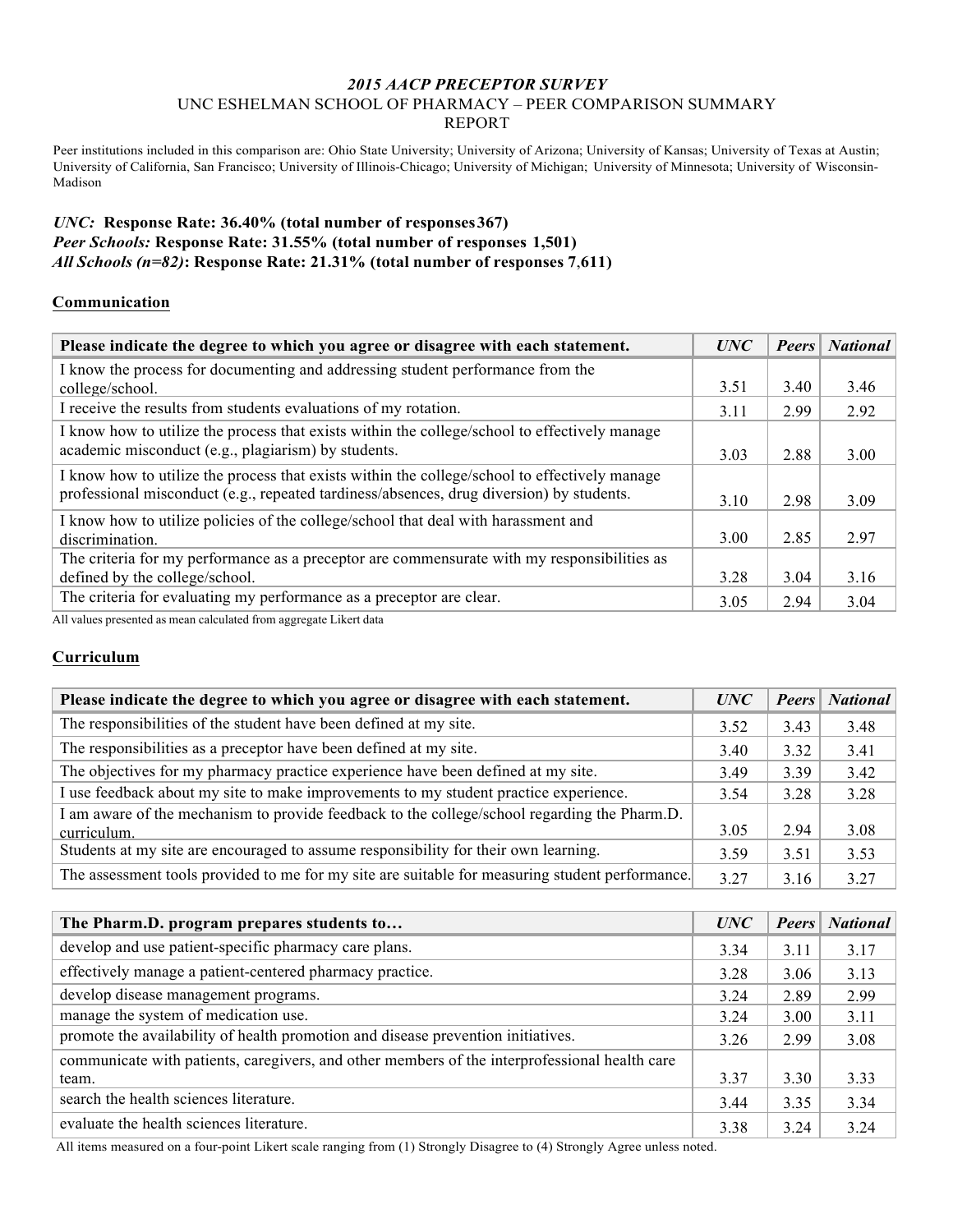| demonstrate expertise in the area of informatics (resources, devices, and methods required to<br>optimize the acquisition, storage, retrieval, and use of information in pharmacy and healthcare). | 3.22 | 2.98 | 3.07 |
|----------------------------------------------------------------------------------------------------------------------------------------------------------------------------------------------------|------|------|------|
| apply state and federal laws and regulations to the practice of pharmacy.                                                                                                                          | 332  | 3.09 | 3.17 |
| maintain professional competence.                                                                                                                                                                  | 3.40 | 3.29 | 3.36 |

All values presented as mean calculated from aggregate Likert data

## **Resources/Support**

|                                                                                                  | <i>UNC</i> | Peers | <b>National</b> |
|--------------------------------------------------------------------------------------------------|------------|-------|-----------------|
| I have ongoing contact with the Office of Experiential Education.                                | 3.07       | 295   | 3.07            |
| I receive needed support from the Office of Experiential Education.                              | 3.25       | 2.89  | 3.04            |
| The student-to-preceptor ratios at my site are appropriate to maximize learning.                 | 3.37       | 3.40  | 3.44            |
| The college/school has an effective continuing professional development program for me that is   |            |       |                 |
| consistent with my preceptor.                                                                    | 3.10       | 2.84  | 3.00            |
| There are adequate facilities and resources at the practice site to precept students.            | 3.27       | 3 2 9 | 3.37            |
| The college/school provides me with access to library and educational resources.<br>$1.11 \t1.1$ | 3.50       | 3.06  | 3.01            |

All values presented as mean calculated from aggregate Likert data

# **Demographic Information**

| Gender | <i>UNC</i> | <b>Peers</b> | <b>National</b> |
|--------|------------|--------------|-----------------|
| Male   | 37.1%      | 43.0%        | 44.4%           |
| Female | 62.9%      | 57.0%        | 55.6%           |

| Number of years as a<br>licensed Pharmacist | UNC     | <b>Peers</b> | <b>National</b> |
|---------------------------------------------|---------|--------------|-----------------|
| $1-5$ years                                 | 16.3%   | 15.5%        | $15.1\%$        |
| $5-10$ years                                | 28.1%   | 20.5%        | $20.7\%$        |
| 11 to 15 years                              | 12.5%   | 15.6%        | 13.8%           |
| More than 15 years                          | 41.4%   | $46.5\%$     | 48.0%           |
| Not a licensed pharmacist                   | $1.6\%$ | $1.9\%$      | $2.4\%$         |

| My practice setting is best described as | UNC      | <b>Peers</b> | <b>National</b> |
|------------------------------------------|----------|--------------|-----------------|
| Acute care                               | 34.3%    | 32.9%        | 27.8%           |
| Ambulatory care                          | $16.6\%$ | 16.1%        | 12.3%           |
| Academia                                 | $2.2\%$  | 3.3%         | $3.9\%$         |
| Community pharmacy                       | 20.7%    | 21.3%        | 29.7%           |
| Drug information                         | $1.9\%$  | $1.6\%$      | $1.0\%$         |
| General medicine                         | $3.0\%$  | $3.1\%$      | $3.2\%$         |
| Industry                                 | $2.2\%$  | $0.9\%$      | 1.1%            |
| Management                               | 4.4%     | $6.1\%$      | 6.3%            |
| Other                                    | 14.7%    | 14.7%        | 14.7%           |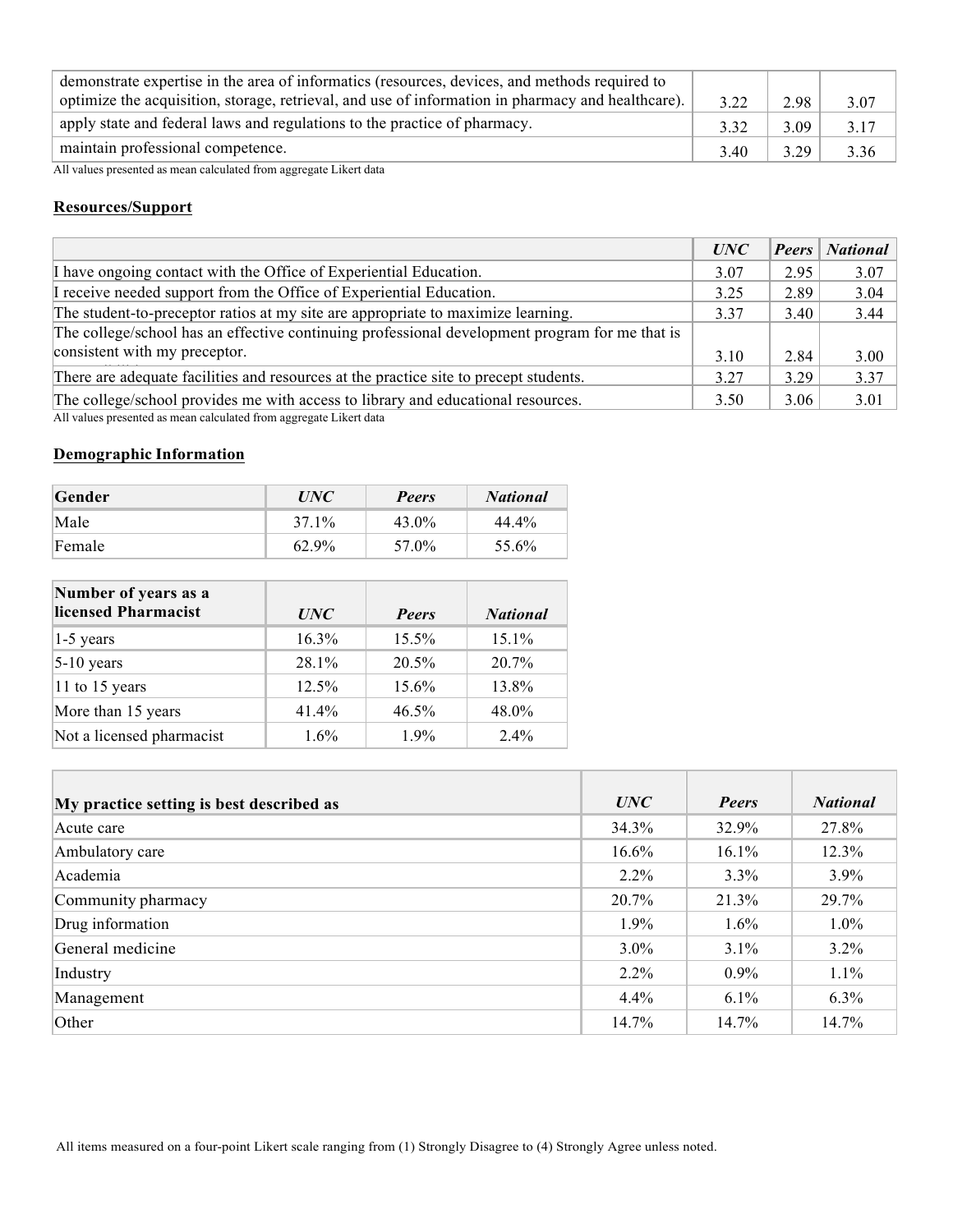| I precept students in                                                                                                                                                                                                                         | <i>UNC</i> | <b>Peers</b> | <b>National</b> |
|-----------------------------------------------------------------------------------------------------------------------------------------------------------------------------------------------------------------------------------------------|------------|--------------|-----------------|
| Introductory pharmacy practice experiences (Introductory practice experiences)<br>occur prior to the final professional year of the curriculum and can include<br>activities such as shadowing, interviewing patients, and service learning). | $10.9\%$   | $8.1\%$      | $11.3\%$        |
| Advanced pharmacy practice experiences. (Advanced practice experiences<br>should involve direct patient care and most commonly form the core of the final<br>professional year of the curriculum)                                             | 51.8%      | $45.2\%$     | 39.5%           |
| Both introductory and advanced pharmacy practice experiences                                                                                                                                                                                  | 37.3%      | 46.8%        | 49 2%           |

| Do you have certification or designation through your state board<br>of pharmacy as a preceptor | <i>UNC</i> | <b>Peers</b> | <b>National</b> |
|-------------------------------------------------------------------------------------------------|------------|--------------|-----------------|
| Yes                                                                                             | 32.2%      | 52.2%        | 36.4%           |
| No                                                                                              | 67.8%      | 47.8%        | 63.6%           |

| Degree/Postgraduate Training                 | UNC     | <b>Peers</b> | <b>National</b> |
|----------------------------------------------|---------|--------------|-----------------|
| <b>B.S. Pharm</b>                            | 29.7%   | 33.8%        | 37.2%           |
| Pharm.D.                                     | 79.0%   | 73.2%        | 68.8%           |
| <b>MBA</b>                                   | $3.3\%$ | $3.1\%$      | 4.3%            |
| Master's (other than MBA)                    | $6.0\%$ | $6.1\%$      | 6.5%            |
| Other professional degree (JD, M.D., D.D.S.) | $0.5\%$ | $0.9\%$      | $0.9\%$         |
| Ph.D.                                        | $1.6\%$ | $1.9\%$      | 1.8%            |
| Residency                                    | 42.8%   | 34.6%        | 26.6%           |
| Fellowship                                   | 2.7%    | $3.3\%$      | 2.3%            |
| Other                                        | $6.3\%$ | 8.9%         | 7.7%            |

Preceptors were allowed to select multipleresponses

| Number of years serving as a preceptor for this college/school | UNC     | <b>Peers</b> | <b>National</b> |
|----------------------------------------------------------------|---------|--------------|-----------------|
| Less than 1 year                                               | $9.8\%$ | $7.2\%$      | $10.3\%$        |
| 1 to 3 years                                                   | 29.7%   | $24.1\%$     | 32.3%           |
| $ 4 \text{ to } 6 \text{ years} $                              | 21.5%   | $22.1\%$     | 24.6%           |
| $ 7-10$ years                                                  | 13.6%   | $15.2\%$     | 13.5%           |
| More than 10 years                                             | 25.3%   | 31.4%        | 19.3%           |

| Number of students directly precepted for this college/school over this |         |              |                 |
|-------------------------------------------------------------------------|---------|--------------|-----------------|
| past academic year                                                      | UNC     | <b>Peers</b> | <b>National</b> |
| Less than 3                                                             | 52.9%   | $41.2\%$     | 43.6%           |
| $\vert 3 \text{ to } 5 \vert$                                           | 28.3%   | 32.5%        | 29.5%           |
| $6$ to 10                                                               | 12.8%   | $17.2\%$     | 15.4%           |
| More than $10$                                                          | $6.0\%$ | $91\%$       | 11.5%           |

All items measured on a four-point Likert scale ranging from (1) Strongly Disagree to (4) Strongly Agree unless noted.